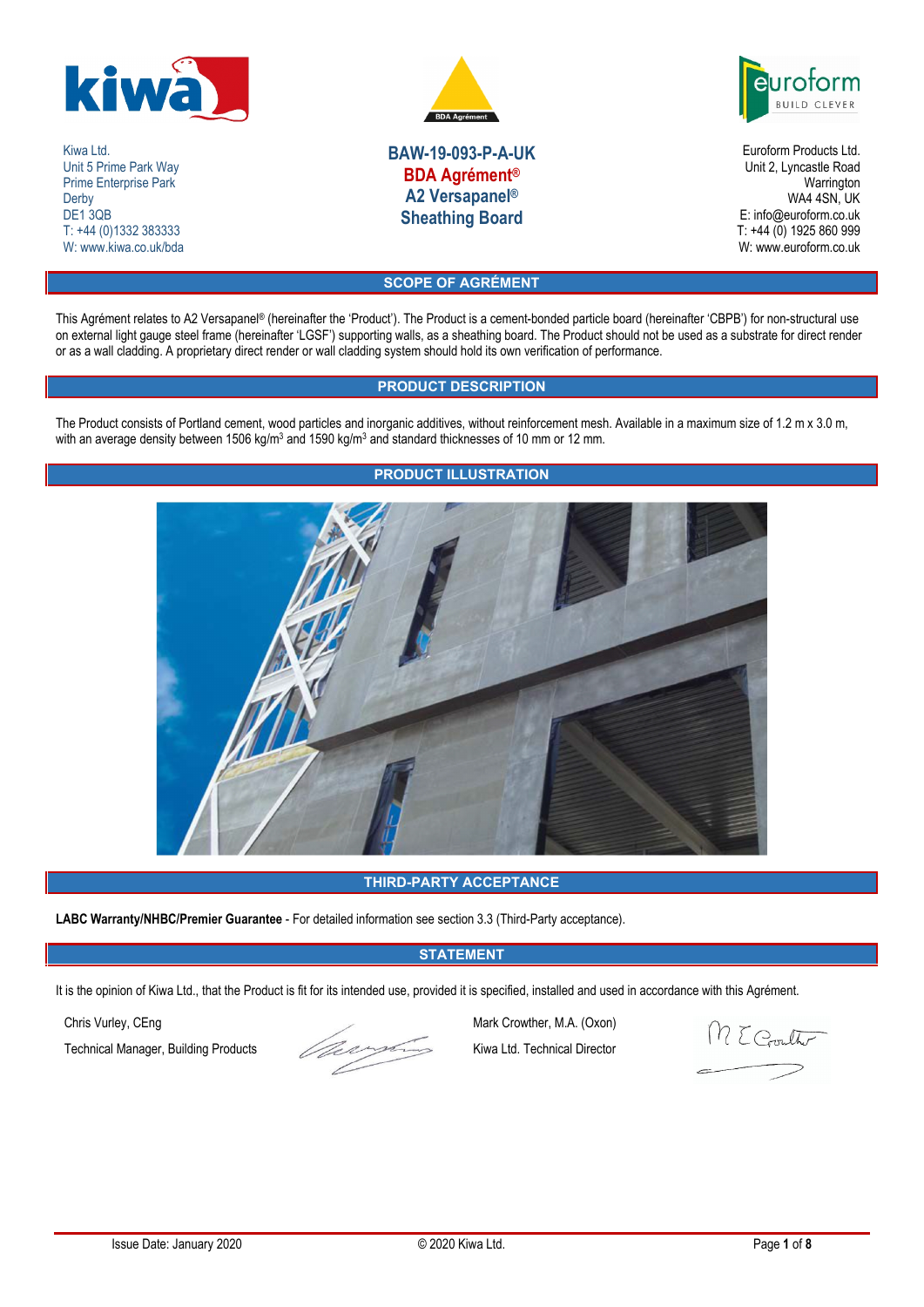## **SUMMARY OF AGRÉMENT**

This document provides independent information to specifiers, building control personnel, contractors, installers and other construction industry professionals considering the fitness for the intended use of the Product. This Agrément covers the following:

- Conditions of use;
- Production Control, Quality Management System and the Annual Verification procedure;
- Points of attention for the Specifier;
- Installation;
- Independently assessed Product characteristics and other information;
- Compliance with national Building Regulations, other regulatory requirements and Third-Party acceptance, as appropriate;
- Sources, including codes of practice, test and calculation reports.

# **MAJOR POINTS OF ASSESSMENT**

**Strength** - the Product can be incorporated in a building subject to typical wind actions encountered in the UK (see section 2.1.9).

**Fire Performance** - the Product is classified as Euroclass A2-s1,d0\* in accordance with BS EN 13501-1 (see section 2.1.10).

**Durability** - the Product has sufficient residual internal bond strength, a low swelling in thickness and does not require maintenance (see section 2.1.11).

**CE marking** - the Agrément holder has taken responsibility for CE marking the Product in accordance with the relevant harmonised European Product Standard. An asterisk (\*) appearing in this Agrément indicates that the value shown is given in the manufacturer's Declaration of Performance (DoP) (see section 2.1.12).

### **CONTENTS**

### **Chapter 1 - General considerations**

- 1.1 Conditions of use
- 1.2 Production Control and Quality Management System
- 1.3 Annual verification procedure continuous surveillance

# **Chapter 2 - Technical assessment**

- 2.1 Points of attention to the Specifier
- 2.2 Examples of details
- 2.3 Installation
- 2.4 Independently assessed Product characteristics

# 2.5 - Components and ancillary items

- **Chapter 3 - CDM, national Building Regulations and Third-Party acceptance**
- 3.1 The Construction (Design and Management) Regulations 2015 and The Construction (Design and Management) Regulations (Northern Ireland) 2016
- 3.2 The national Building Regulations
- 3.3 Third-Party acceptance

### **Chapter 4 - Sources**

**Chapter 5 - Amendment history**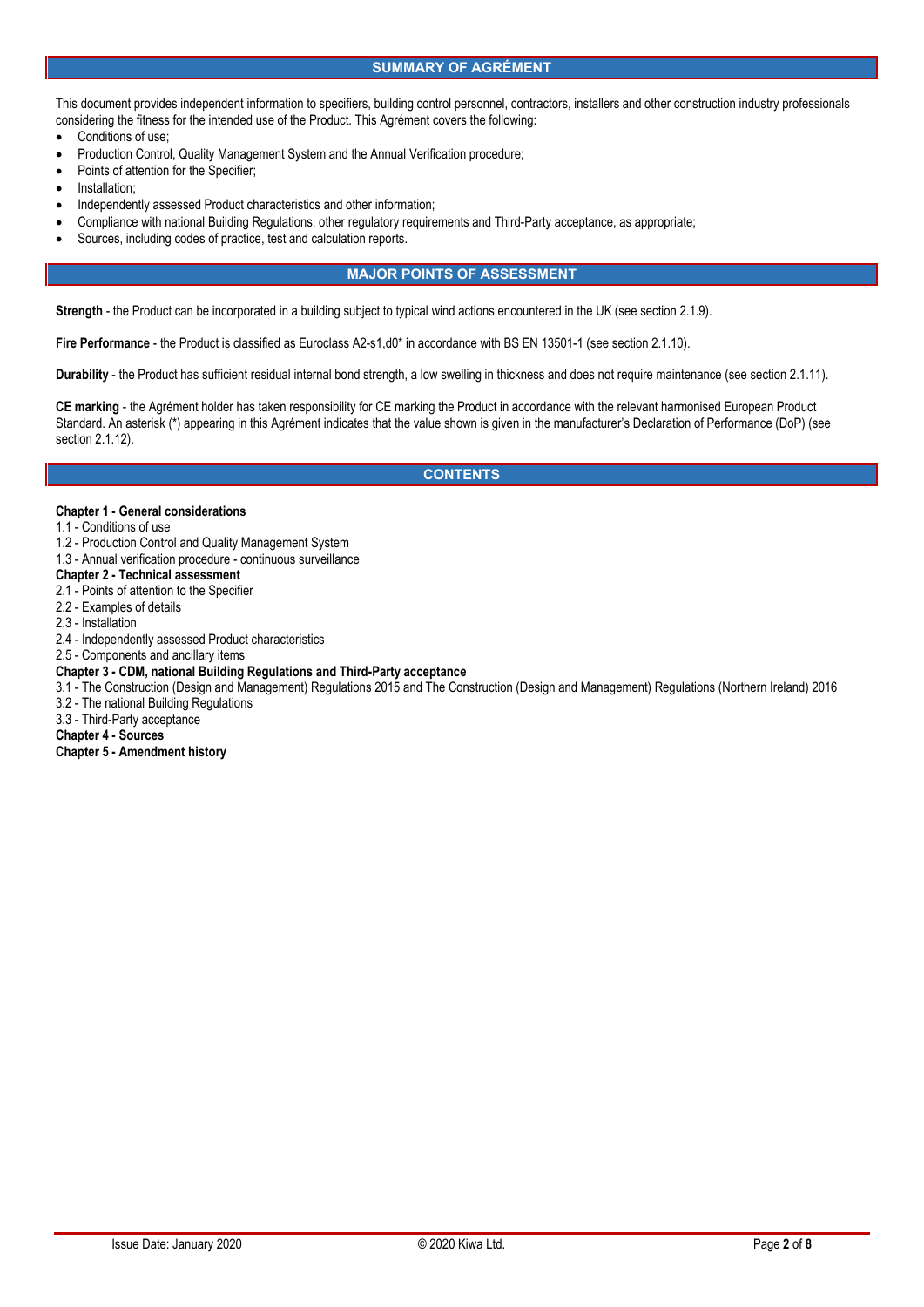# **1.1 - CONDITIONS OF USE**

## **1.1.1 Design considerations**

See section 2.1.

### **1.1.2 Application**

The assessment of the Product relates to its use in accordance with this Agrément and the Agrément holder's requirements.

### **1.1.3 Assessment**

Kiwa Ltd. has assessed the Product in combination with its relevant DoP, test reports, technical literature and factory and site visits. Also, the LABC Warranty Technical Manual, NHBC Standards and Premier Guarantee Technical Manual have been taken into consideration. Factory Production Control has been assessed.

### **1.1.4 Installation supervision**

The quality of installation and workmanship must be controlled by a competent person who must be an employee of the installation company.

The Product must be installed strictly in accordance with the instructions of the Agrément holder and the requirements of this Agrément.

### **1.1.5 Geographical scope**

The validity of this document is limited to England, Wales, Scotland, Northern Ireland and Ireland, with due regard to chapter 3 of this Agrément (CDM, national Building Regulations and Third-Party Acceptance).

### **1.1.6 Validity**

The purpose of this BDA Agrément® is to provide for well-founded confidence to apply the Product within the Scope described. The validity of this Agrément is three years after the issue date, and as published on www.kiwa.co.uk/bda.

# **1.2 - PRODUCTION CONTROL AND QUALITY MANAGEMENT SYSTEM**

Kiwa Ltd. has determined that the Agrément holder fulfils all obligations in relation to this Agrément, in respect of the Product.

The initial QMS audit demonstrated that the Agrément holder has a satisfactory Quality Management System (QMS) and is committed to continuously improving their QMS operations.

Document control and record keeping procedures were deemed satisfactory.

A detailed Production Quality Specification (PQS) has been compiled to ensure traceability and compliance under the terms of this Agrément.

# **1.3 - ANNUAL VERIFICATION PROCEDURE - CONTINUOUS SURVEILLANCE**

To demonstrate that the Product is in conformity with the requirements of the technical specification described in this Agrément, an Annual Verification procedure has been agreed with the Agrément holder in respect of continuous surveillance and assessment, and auditing of the Agrément holder's QMS.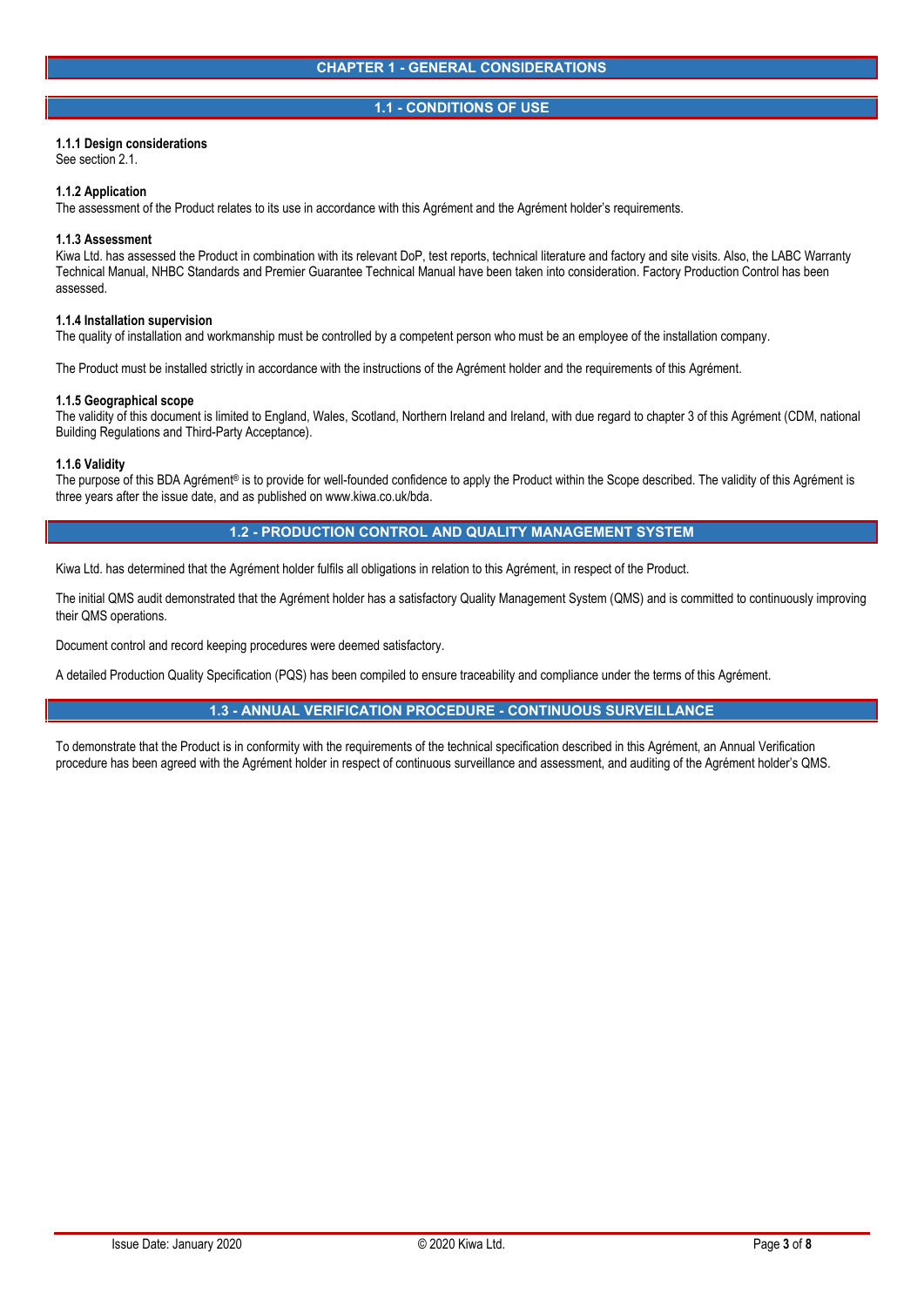### **CHAPTER 2 - TECHNICAL ASSESSMENT**

This Agrément does not constitute a design guide for the Product. It is intended as an assessment of fitness for purpose only.

# **2.1 - POINTS OF ATTENTION TO THE SPECIFIER**

### **2.1.1 Design responsibility**

A Specifier may undertake a project specific design in which case it is recommended that the Specifier co-operates closely with the Agrément holder. The Specifier or installing contractor is responsible for the final as-built design.

### **2.1.2 Applied building physics (heat, air, moisture)**

The physical behaviour of the building incorporating the Product shall be verified as suitable by a competent specialist, who can be either a qualified employee of the Agrément holder or a qualified consultant. The Specialist will check the physical behaviour of the building design and if necessary, can offer advice in respect of improvements to achieve the final specification. It is recommended that the Specialist co-operates closely with the Agrément holder.

### **2.1.3 General design considerations**

The Product may be used in new and existing residential, commercial and industrial buildings as a sheathing board. The supporting wall must be designed and constructed in accordance with the Agrément holder's requirements and in accordance with BS EN 1993-1 and BS EN 1090-2.

When the Product is used as external sheathing:

- cover with a breather membrane; without a breather membrane, water can still penetrate a wall via taped butt joints, fasteners and penetrations (e.g. flues, ducts)
- appropriate detailing must be included with respect to damp proofing at penetrations, openings, eaves and sole plates.

When used on external walls, a drained cavity must be specified between the breather membrane and the cladding. The width of the drained cavity is determined by the cladding finish and shall be a minimum of 15 mm.

LGSF studs shall have minimum dimensions of 1.2 mm x 50 mm x 100 mm; use EMF1 4.8 x 45 mm or EMF2 4.8 x 66 mm (depending on steel section thickness) self-drilling/self-tapping screws with a maximum spacing of 600 mm at the perimeter and 300 mm at the intermediate studs. See diagram 1.

### **2.1.4 Project specific design considerations**

A pre-installation survey is not required prior to installation of the Product - see section 2.3.3.

For the purpose of U-value calculations and to determine if the requirements (of legislation or other statutes) are met, the thermal resistances of wall assemblies shall be calculated according to BS EN ISO 6946, BRE-publication BR 443, and BS 5250 as appropriate.

The Product can limit the air permeability of a wall when all butt joints and penetrations are properly sealed.

The design value for the thermal conductivity of the Product is based on a tabulated value in table 1 of standard BS EN 12524; the material natural, porous stone of 1,600 kg⋅m<sup>-3</sup> is deemed appropriate.

### **2.1.5 Permitted applications**

Only application designed according to the specifications as given in this Agrément are allowed, in each case the Specifier will have to co-operate closely with the Agrément holder.

### **2.1.6 Installer competence level**

The Product must be installed strictly in accordance with the instructions of the Agrément holder and the requirements of this Agrément.

Installation can be undertaken by competent persons experienced in this sort of work.

### **2.1.7 Delivery, storage and site handling**

The Product is delivered to site in suitable packaging, that bears the Product name, the Agrément holder's name and the BDA Agrément® logo incorporating the number of this Agrément.

Store the Product in accordance with the Agrément holder's requirements. Care must be taken to:

- not stack pallets of the Product more than 4 pallets high;
- cover the Product to protect from rain, frost and humidity;
- store away from possible ignition sources.

### **2.1.8 Maintenance and repair**

Once installed, the Product does not require regular maintenance.

## **Performance factors in relation to the Major Points of Assessment**

# **2.1.9 Strength**

Wind actions should be calculated in accordance with BS EN 1991-1-4. Due consideration should be given to the higher pressure coefficients applicable to corners of a building as recommended in this Standard.

The Product does not contribute to the racking resistance of LGSF supporting walls.

The Product can withstand a negative (suction) peak test pressure of 3,600 Pa. See section 2.4.1 in this Agrément for details of the particular supporting wall assembly tested.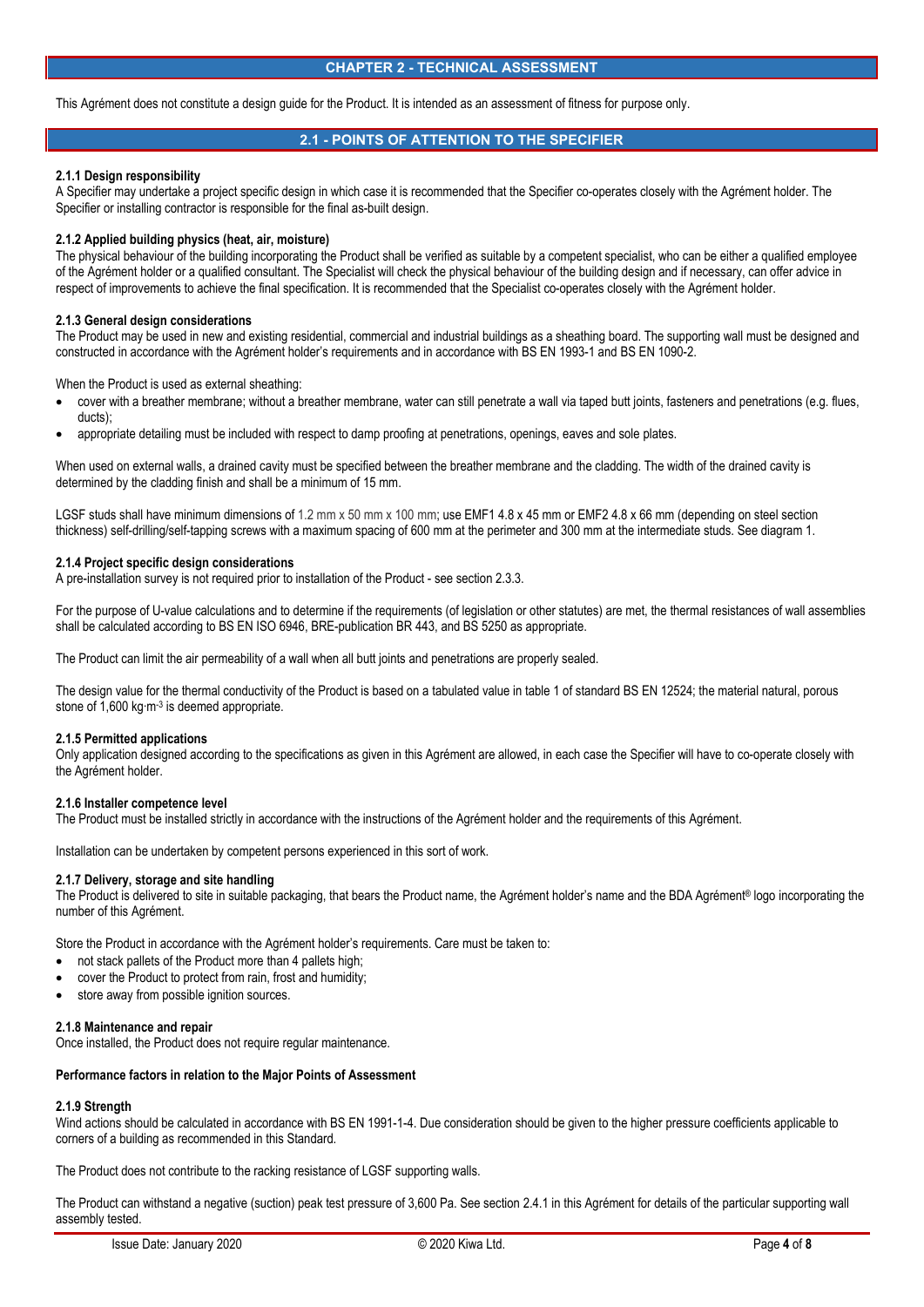## **2.1.10 Fire Performance**

The Product is suitable for non-structural use as a sheathing board for use on external LGSF supporting walls.

The Product was tested in a typical wall assembly, without a breather membrane, that achieved a Euroclass A2-s1,d0 reaction to fire classification in accordance with BS EN 13501-1.

Testing in that assembly included a ventilated cavity which is deemed a more onerous condition than when the Product is tested in isolation (due to the chimney effect in the ventilated cavity).

For any given wall assembly, testing or calculations for a project specific fire design are required when the Product is:

- incorporated with a breather membrane (see section 2.1.3);
- installed in a wall without a ventilated cavity;
- finished with paint;
- incorporated with thermal insulation as a direct substrate;
- incorporated with a material/layer (on the opposite side of a cavity) that has a reaction to fire classification less than A2-s1,d0.

The Product can contribute to the fire resistance of a wall. Testing would be required to determine the performance RE and/or REI of a wall assembly in order to determine performance in respect of collapse (R), the transmission of flames and hot gases (E) and if applicable, limit heat transmission (I). It is recommended that joints are either filled with Euroform Versaseal® intumescent joint compound or covered with Euroform Versatape.

### **2.1.11 Durability**

The Product will have an expected service life equivalent to that of the structure into which it is incorporated if installed in accordance with this Agrément. The Product can be considered resistant to moisture given the adequate residual internal bond strength and the low residual swelling Gt after ageing tests. See the values in section 2.4.3.

The expected lifespan of the building itself should be at least 60 years.

### **2.1.12 CE Marking**

The relevant harmonised European standard for the Product is BS EN 13986.

# **2.2 - EXAMPLES OF DETAILS**





### **Diagram 1** - Fixing centres **Diagram 2** - Panel configuration

Euroform recommends that A2 Versapanel® is installed in brick bond fashion as per the diagram.



### NOTE:

• 4 way joints are not recommended

Minimum board width should not be less than 600mm

## Note A:

The first fixing in from the corner for both horizontal and vertical fixing must be 40mm in from the edge.

# **2.3 - INSTALLATION**

The Product must be installed strictly in accordance with the instructions of the Agrément holder and the requirements of this Agrément.

# **2.3.1 Installer competence level** See section 2.1.6.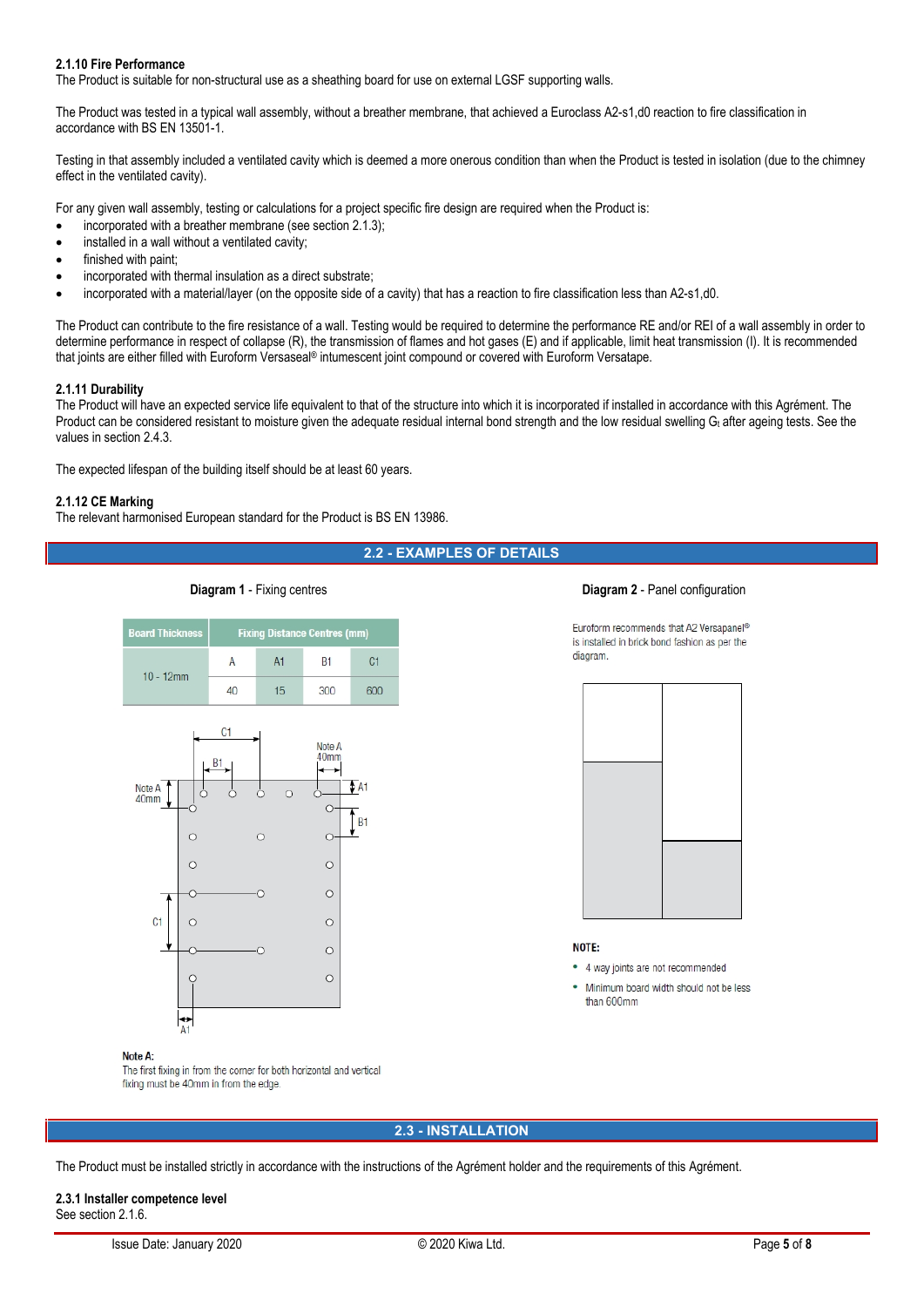# **2.3.2 Delivery, storage and site handling**

See section 2.1.7.

# **2.3.3 Project specific installation considerations**

No pre-installation survey is required for the installation of the Product.

## **2.3.4 Preparation**

The following considerations apply prior to commencement of work:

- check if the edges of the Product are sound; discard damaged Product or cut away damaged edges;
- LGSF studs should be a minimum of 1.2 mm thick and 100 mm deep, to withstand the suction wind loads as tested;
- check the alignment of LGSF studs for level and plumb, and ensure no members are distorted;
- do not install the Product if the supporting wall is incorrectly constructed.

## **2.3.5 Outline of installation procedure**

- The key sequence for installation is:
- in accordance with the A2 Versapanel® brochure;
- ensure the boards are the correct size to allow for proper board arrangement;
- fix the Product using the correct fixing centres;
- use fixings with a regular spacing along the perimeter of every board; fixings in the centre of a board shall be spaced at a maximum of twice the perimeter fixing spacing;
- fill joints with Euroform Versaseal® intumescent joint compound or cover with Euroform Versatape.

For external sheathing on LGSF supporting walls, maintain a joint between every board of 3 mm - 6 mm to allow for movement due to moisture and temperature.

## **2.3.6 Finishing**

The following is required upon completion of the installation:

 when used as external sheathing, cover the Product with a breather membrane. Without a breather membrane, water can still penetrate a wall via taped butt joints, fasteners and penetrations (e.g. flues, ducts).

# **2.4 - INDEPENDENTLY ASSESSED PRODUCT CHARACTERISTICS**

## **2.4.1 Strength**

| v tested in accordance with CWCT Standard for systemised i<br>D×.<br>envelopes<br>  buildina | Value        |
|----------------------------------------------------------------------------------------------|--------------|
| <br>Wind-uplift<br>load<br>desian<br>(serviceability)<br>resistance i                        | 2.400<br>- ت |
| Wind-uplift<br>. peak test (suction)<br>(satetv).<br>resistance (                            | 3.600<br>്   |

**Note**: values for LGSF supporting walls made of 1.2 mm x 50 mm x 100 mm studs at 600 mm centres, and screws EMF1 4.75 x 40 mm at 300 mm centres along the perimeter and 600 mm centres to the intermediate studs.

## **2.4.2 Fire Performance**

| <b>Test</b>      | `asuh_<br>. . |
|------------------|---------------|
| tire<br>чк.<br>w | .a<br>∼       |

**Note**: use of the Product in an assembly can result in a classification other than A2-s1,d0\*. See 2.1.10 for situations or wall structures which require further study or testing.

## **2.4.3 Material Properties**

| Property                                   | Value                                                               |                                  |                                                           |
|--------------------------------------------|---------------------------------------------------------------------|----------------------------------|-----------------------------------------------------------|
| Water vapour permeability                  | Vapour resistance factor (tabulated value, $\mu$ ): wet cup/dry cup |                                  | $30/50$ (-)*                                              |
|                                            | Resistivity (calculated value): wet cup/dry cup                     |                                  | 150/250 (MN·s/g·m)*                                       |
| Durability                                 | Internal bond (average)                                             |                                  | $0.55$ (N/mm <sup>2</sup> )*                              |
|                                            | Swelling in thickness (average), Gt                                 |                                  | $\leq$ 0.7 $(%)^*$                                        |
|                                            | Moisture                                                            | Residual internal bond (average) | $0.42$ (N/mm <sup>2</sup> )*                              |
|                                            | resistance                                                          | Residual swelling (average), Gt  | $0.1 - 0.2$ (%)*                                          |
|                                            | Biological (use class)                                              |                                  | ′ን*                                                       |
| Thermal performance                        | Thermal conductivity $(\lambda)$                                    |                                  | $0.55$ W·m <sup>-1</sup> ·K <sup>-1*</sup>                |
|                                            | Air permeability (of open butt joints)                              |                                  | 3.36 $dm^{3} \cdot m^{-1} \cdot s^{-1}$                   |
|                                            | Air permeability (with taped butt joints)                           |                                  | $0.0$ dm <sup>3</sup> $\cdot$ m $^{-1}$ $\cdot$ s $^{-1}$ |
| Airborne sound insulation $R_w(C; C_{tr})$ |                                                                     |                                  | $32(-1,-4)$ (dB) <sup>*^</sup>                            |

^ the above class is valid for a 6 mm thick sheet; sound insulation improves with thickness, for a 24 mm thick sheet R<sub>w</sub>(C;C<sub>tr</sub>) = 37(-2;-3).

# **2.5 - COMPONENTS AND ANCILLARY ITEMS**

## **2.5.1 Components included within the scope of this Agrément**

The following components are integral to the use of the Product:

EMF1 4.8 x 45 mm and EMF2 4.8 x 66 mm self-drilling/self-tapping screws (for fixing to LGSF studs).

## **2.5.2 Ancillary items falling outside the scope of this Agrément**

Ancillary items detailed in this section may be used in conjunction with the product but fall outside the scope of this Agrément:

- Versatape for sealing butt joints between the Product;
- Versaseal® intumescent joint compound for filling open butt joints between the Product.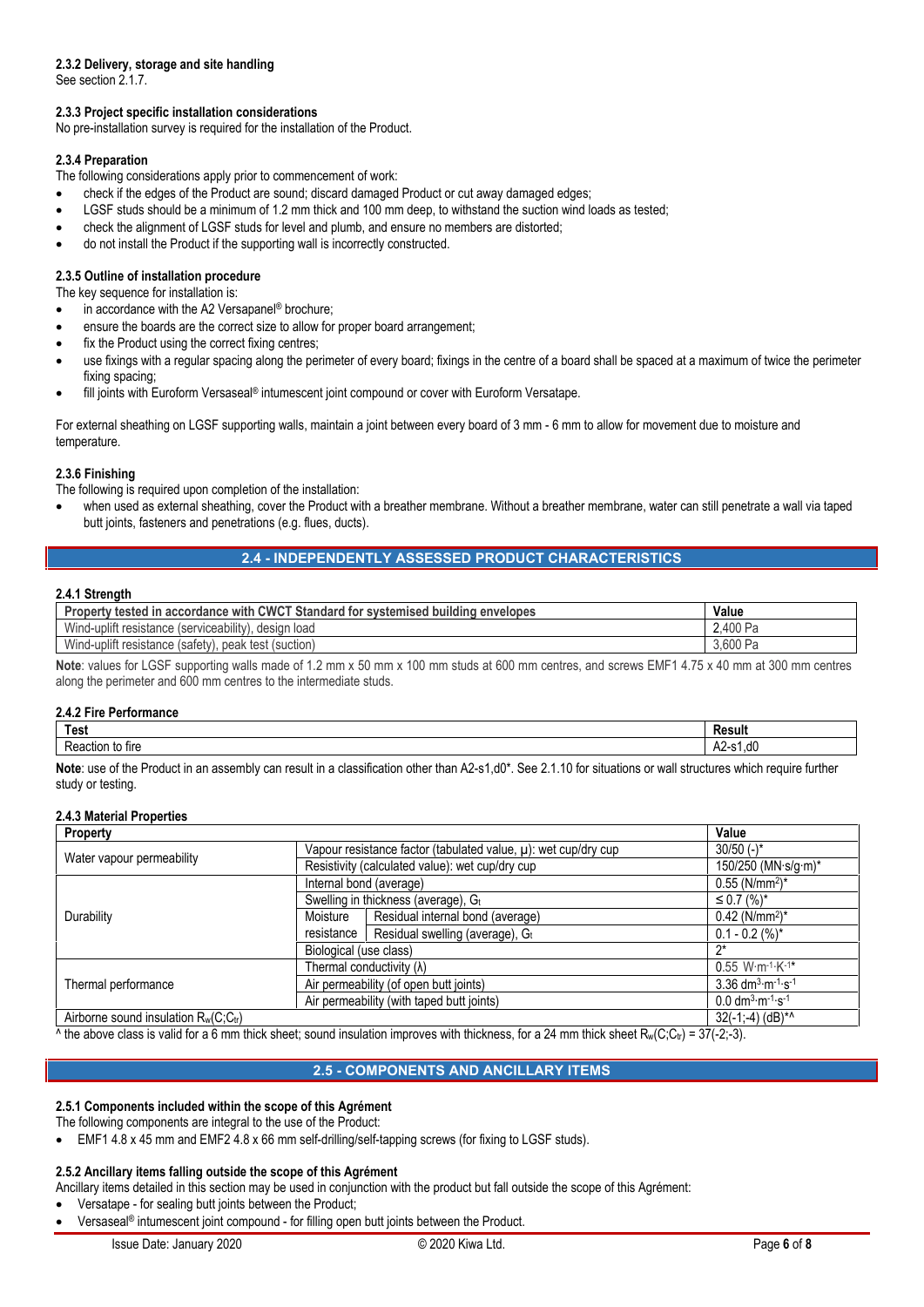# **CHAPTER 3 - CDM, NATIONAL BUILDING REGULATIONS AND THIRD-PARTY ACCEPTANCE**

**3.1 - THE CONSTRUCTION (DESIGN AND MANAGEMENT) REGULATIONS 2015 AND THE CONSTRUCTION (DESIGN AND MANAGEMENT) REGULATIONS (NORTHERN IRELAND) 2016**

Information in this Agrément may assist the client, Principal Designer/CDM co-ordinator, designer and contractors to address their obligations under these Regulations.

# **3.2 - NATIONAL BUILDING REGULATIONS**

In the opinion of Kiwa Ltd., the Product, if installed and used in accordance with Chapter 2 of this Agrément, can satisfy or contribute to satisfying the relevant requirements of the following national Building Regulations.

# **3.2.1 - ENGLAND**

# **THE BUILDING REGULATIONS 2010 AND SUBSEQUENT AMENDMENTS**

- A1(2) Loading imposed loads and wind loads the Product can withstand wind pressures up to 3,600 Pa when used and fixed as recommended;
- B4(1) External fire spread the Product can adequately resist the spread of fire over walls and from one building to another;
- C2(c) Resistance to moisture the Product can contribute to limiting the risk of surface and interstitial condensation;
- L1(a)(b) Conservation of fuel and power the Product can contribute to limiting heat gains and losses through walls;
- Regulation 7 Materials and workmanship the Product is manufactured from suitably safe and durable materials for its application and can be installed to give a satisfactory performance provided it is installed in accordance with the requirements of this Agrément;

# **3.2.2 - WALES**

# **THE BUILDING REGULATIONS 2010 AND SUBSEQUENT AMENDMENTS**

- A1(2) Loading imposed loads and wind loads the Product can withstand wind pressures up to 3,600 Pa when used and fixed as recommended;
- B4(1) External fire spread the Product can adequately resist the spread of fire over walls and from one building to another;
- C2(c) Resistance to moisture the Product can contribute to limiting the risk of surface and interstitial condensation;
- L1(a)(b) Conservation of fuel and power the Product can contribute to limiting heat gains and losses through walls;
- Regulation 7 Materials and workmanship the Product is manufactured from suitably safe and durable materials for its application and can be installed to give a satisfactory performance provided it is installed in accordance with the requirements of this Agrément;

# **3.2.3 - SCOTLAND THE BUILDING (SCOTLAND) REGULATIONS 2004 AND SUBSEQUENT AMENDMENTS**

## **3.2.3.1 Regulations 8 (1)(2) Fitness and durability of materials and workmanship**

 the Product is manufactured from suitably safe and durable materials for its application and can be installed to give a satisfactory performance provided it is installed in accordance with the requirements of this Agrément.

# **3.2.3.2 Regulation 9 Building Standards - Construction**

- 1.1(a)(b) Structure the Product can withstand wind pressures up to 3,600 Pa and impact loads by hard bodies subjected in the ordinary course of its use for the purpose of which it was intended;
- 2.6 Fire spread to neighbouring buildings the Product can inhibit the spread of the fire to neighbouring buildings;
- 2.7 Fire spread on external walls the Product can inhibit the spread of fire on external walls;
- 7.1(a)(b) Statement of sustainability the Product can contribute to satisfying the relevant Requirements of Regulation 9, Standards 1 to 6, and therefore can contribute to a construction meeting a bronze level of sustainability as defined in this Standard; in addition, the Product can contribute to a construction meeting a higher level of sustainability as defined in this Standards

## **3.2.3.3 Regulation 12 Building Standards - Conversions**

 all comments given under Regulation 9 also apply to this Regulation, with reference to Schedule 6 of the Building (Scotland) Regulations 2004 and subsequent amendments, clause 0.12 of the Technical Handbook (Domestic) and clause 0.12 of the Technical Handbook (Non - Domestic).

### **3.2.4 - NORTHERN IRELAND THE BUILDING REGULATIONS (NORTHERN IRELAND) 2012 AND SUBSEQUENT AMENDMENTS**

- 23(a)(i)(iii)(b) Fitness of materials and workmanship the Product is manufactured from suitably safe and durable materials for its application and can be installed to give a satisfactory performance provided it is installed in accordance with the requirements of this Agrément;
- 30 Stability imposed winds the Product can withstand wind pressures up to 3,600 Pa when used and fixed as intended;
- 35 Internal fire spread (structure) the Product can inhibit the spread of a fire within the building;
- 36 External fire spread the Product can adequately resist the spread of fire over walls and from one building to another;